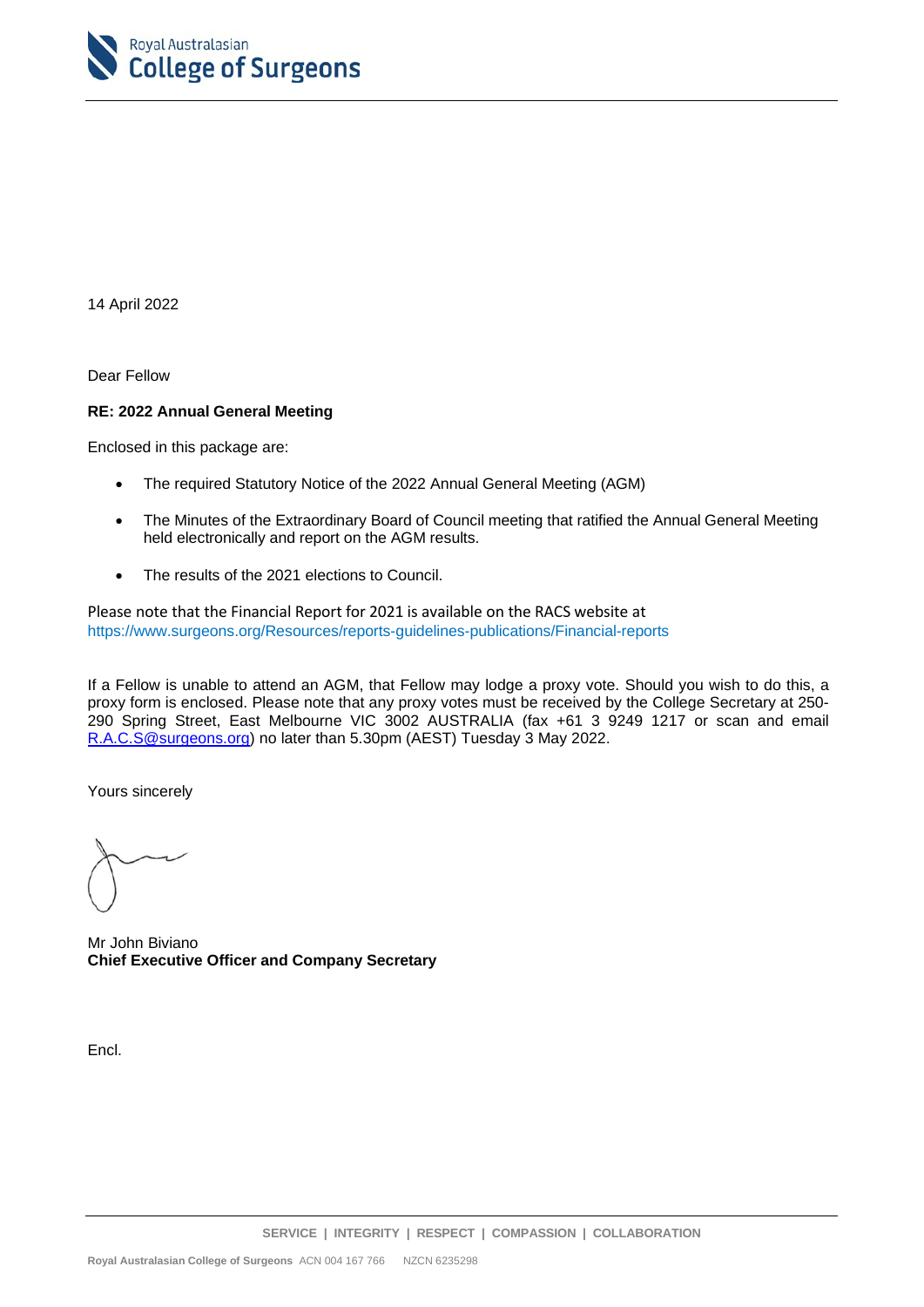

# **NOTICE OF ANNUAL GENERAL MEETING 2022**

NOTICE IS HEREBY GIVEN that the Annual General Meeting (AGM) of the Royal Australasian College of Surgeons is to be held in the Great Hall Q4, Brisbane Convention and Exhibition Centre, Glenelg St, South Brisbane QLD 4101 at 5:30pm on Thursday 5 May 2022, in conjunction with the Annual Scientific Congress (ASC) 2022.

## **AGENDA**

- 1. To confirm the Minutes of the Extraordinary Board of Council meeting that ratified the Annual General Meeting held electronically and report on the AGM results **(Attached)**.
- 2. To receive a report from the President on behalf of the Council. The 2021 Annual Report is available at: https://www.surgeons.org/en/Resources/reports-guidelines-publications/annual-report
- 3. To receive a report from the Treasurer, and consider the Finance Report for the financial year ended 31 December 2021 available at [https://www.surgeons.org/Resources/reports-guidelines](https://www.surgeons.org/Resources/reports-guidelines-publications/Financial-reports)[publications/Financial-reports](https://www.surgeons.org/Resources/reports-guidelines-publications/Financial-reports)
- 4. To appoint PKF Australia as auditors for 2022 Partner Steve Bradby.
- 5. To receive the results of the 2021 election for Members of the Council. **(Attached)**
- **Note:** There is no requirement for Fellows to approve the Annual and Financial reports as well as the 2021 election results (agenda items 2, 3 & 5).

By Order of Council

DATED this 14th day of April 2022

Mr John Biviano **Chief Executive Officer and Company Secretary**

*PROXIES (Proxy Form Attached)*

- *1 A Fellow who is entitled to attend and vote at the AGM may appoint a proxy to attend and vote at the AGM in his/her place.*
- *2 A proxy so appointed must be a Fellow of the College.*
- *3 A person appointed as a proxy may only vote on the taking of a poll at the meeting to which the proxy relates.*
- *4 An instrument appointing a proxy shall be in writing under the hand of the appointer and shall not be deemed as valid unless the instrument used to appoint the proxy is deposited at the Melbourne office not less than 48 hours before the scheduled time for the meeting (ie by 5.30 pm AEST Tuesday 3 May 2022)*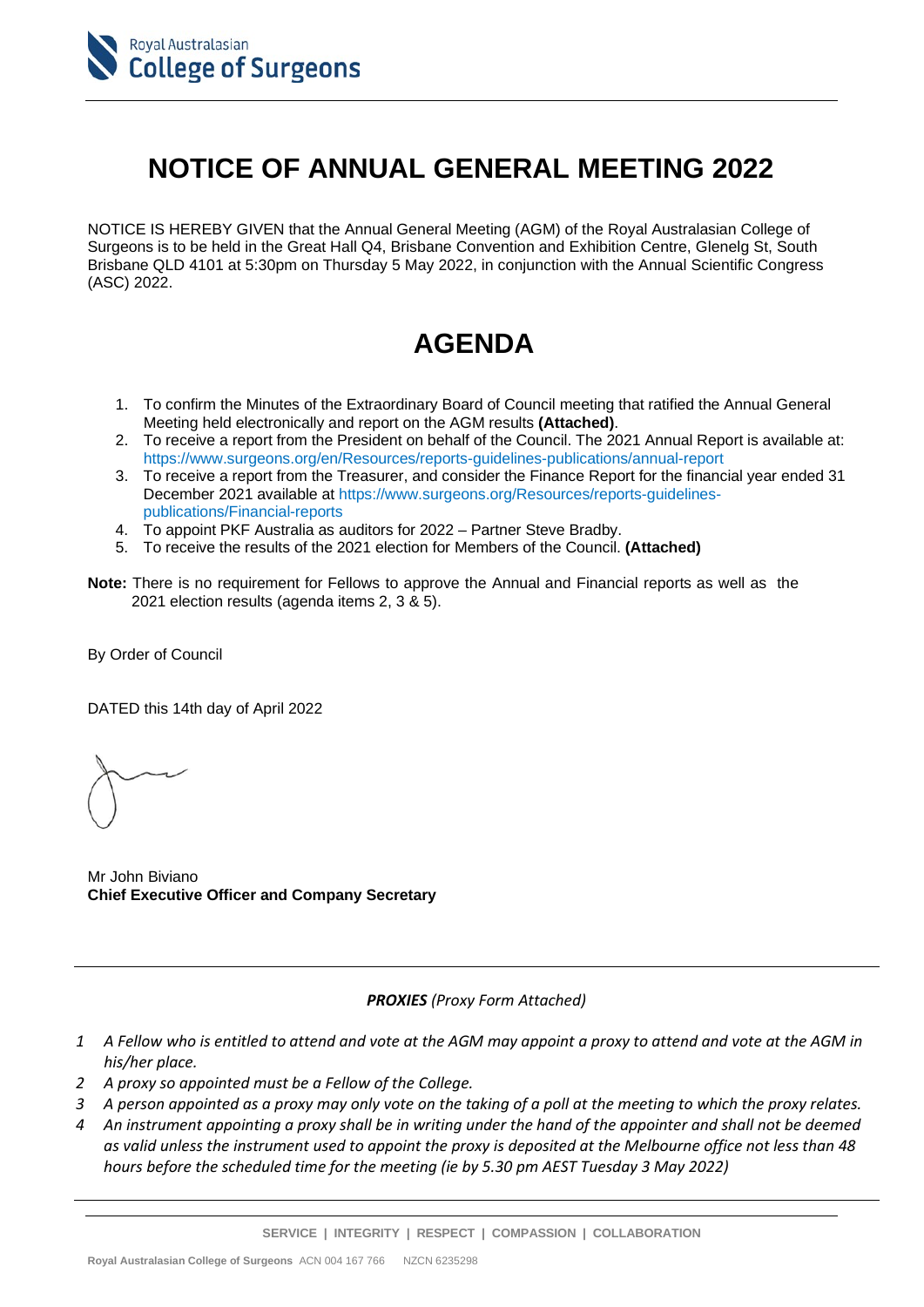

#### **PROXY FORM\***

For the Annual General Meeting of the Royal Australasian College of Surgeons to be held in the Great Hall Q4, Brisbane Convention and Exhibition Centre, Glenelg St, South Brisbane QLD 4101 at 5:30pm on Thursday 5 May 2022.

| (Name – please print clearly)                                                  | (Address)                                                                                                      |
|--------------------------------------------------------------------------------|----------------------------------------------------------------------------------------------------------------|
| being a Fellow of the Royal Australasian College of Surgeons do hereby appoint |                                                                                                                |
| (Name of Proxy – please print clearly)                                         | (Address of Proxy)                                                                                             |
| <br>place.                                                                     | as being a Fellow of the Royal Australasian College of Surgeons, to attend and vote at the above meeting in my |
|                                                                                |                                                                                                                |
|                                                                                |                                                                                                                |
| your proxy may vote as he/she thinks fit.                                      | Should you wish to direct your Proxy how to vote, please insert an "X" in the appropriate box below, otherwise |

 **FOR AGAINST** Agenda item 1 and 1 and 1 and 1 and 1 and 1 and 1 and 1 and 1 and 1 and 1 and 1 and 1 and 1 and 1 and 1 and 1 and 1 and 1 and 1 and 1 and 1 and 1 and 1 and 1 and 1 and 1 and 1 and 1 and 1 and 1 and 1 and 1 and 1 and 1 and

Agenda item 4

• *An instrument appointing a proxy shall be in writing under the hand of the appointer and shall not be deemed as valid unless the instrument used to appoint the proxy is deposited at the Melbourne office not less than 48 hours before the scheduled time for the meeting (ie by 5.30 pm AEST Tuesday 3 May 2022)*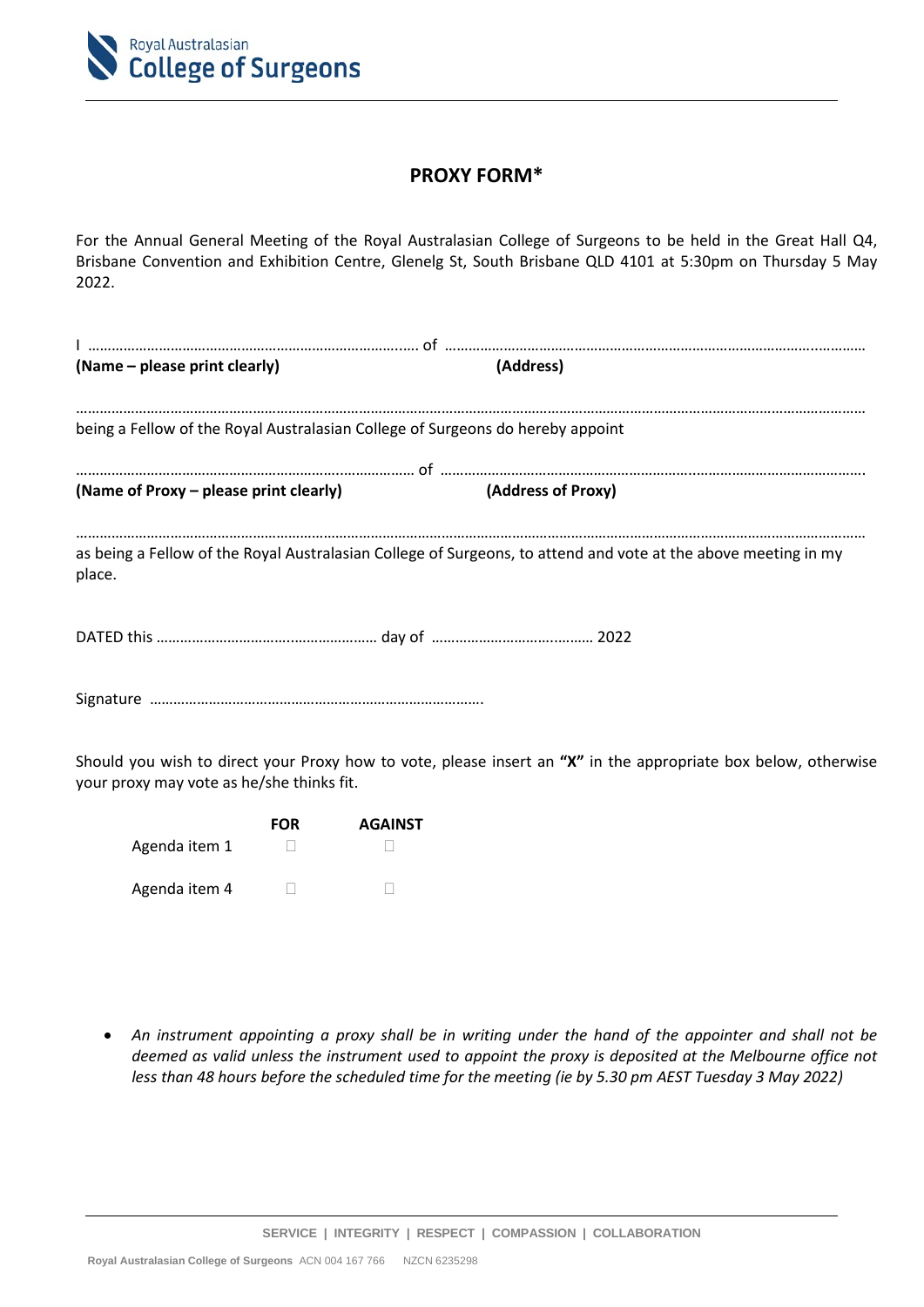

Royal Australasian College of Surgeons

### **Minutes of the**

### **Extraordinary**

### **Board of Council**

### **June 2021**

# **Annual General Meeting (AGM) Results and ratify AGM held via postal ballot**

HELD ELECTRONICALLY

ON

Friday 18 June 2021 at 10.00am (AEST).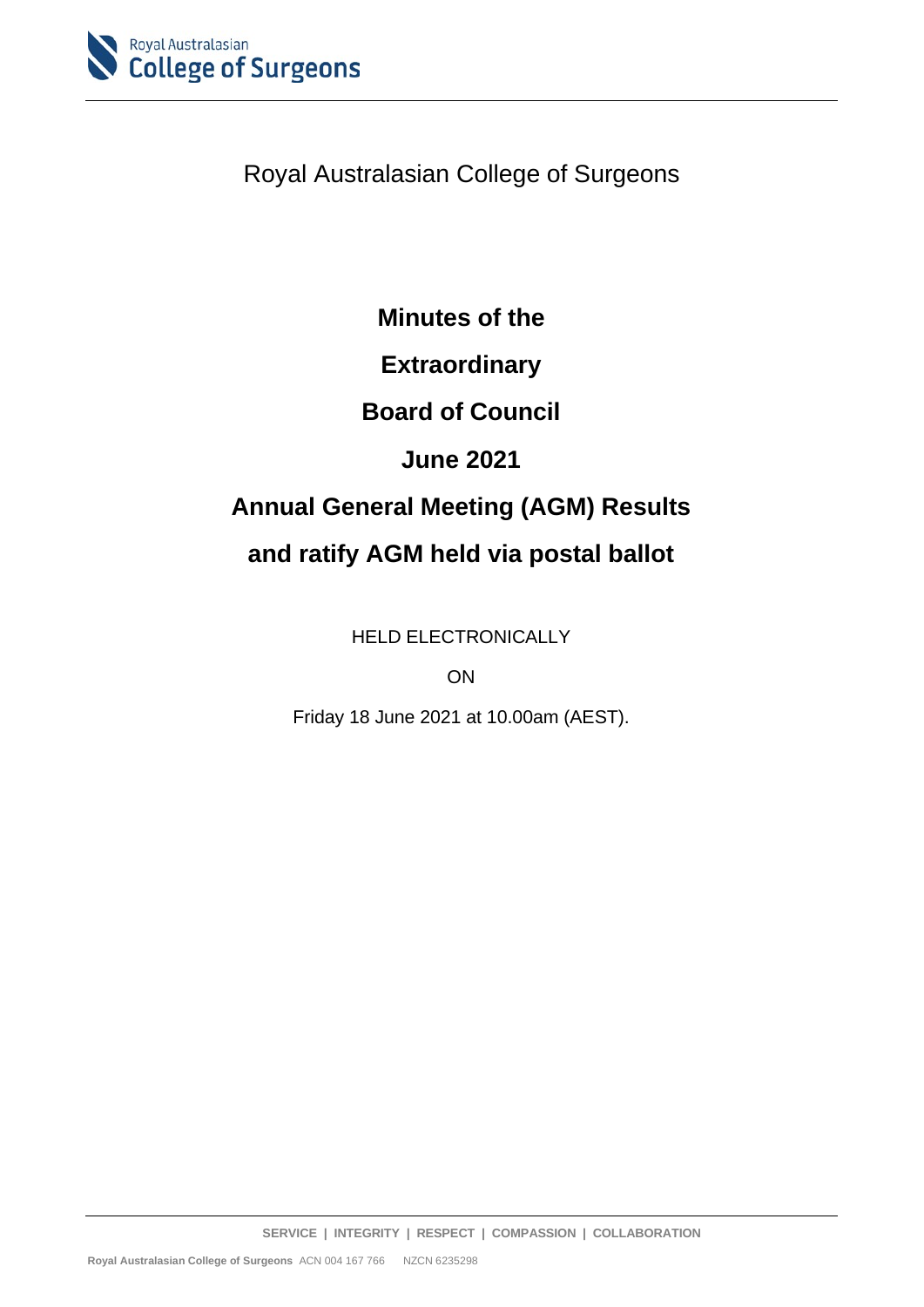

#### **MINUTES OF EXTRAORDINARY BOARD OF COUNCIL MEETING RATIFY 2021 ANNUAL GENERAL MEETING (AGM) HELD & RESULTS**

| <b>DATE:</b>  | Friday 18 June 2021        |
|---------------|----------------------------|
| TIME:         | 10.00am – 10.30am (AEST)   |
| <b>VENUE:</b> | <b>By Video Conference</b> |

These minutes (and the papers that informed them) are owned by the Royal Australasian College of Surgeons (RACS) and contain confidential information and/or information that may be subject to legal privilege. Distribution, reproduction, or any other unauthorised use of this information is strictly prohibited.

| <b>ATTENDEES</b>       | <b>ROLE</b>                                            | <b>SPECIALTY/TITLE</b>                                                   | <b>ATTENDED</b> |
|------------------------|--------------------------------------------------------|--------------------------------------------------------------------------|-----------------|
| <b>Sally Langley</b>   | President (Chair)                                      | AoNZ Fellowship Elected Councillor<br>Plastic and Reconstructive Surgeon | Yes             |
| Lawrie Malisano        | <b>Vice President</b>                                  | <b>QLD Fellowship Elected Councillor</b><br>Orthopaedic Surgeon          | Yes             |
| <b>Greg Witherow</b>   | Treasurer                                              | <b>WA Specialty Elected Councillor</b><br>Orthopaedic Surgeon            | Yes             |
| <b>Adrian Anthony</b>  | Censor in Chief                                        | SA Fellowship Elected Councillor<br>General Surgeon                      | Yes             |
| <b>Andrew Hill</b>     | <b>Chair Professional</b><br>Standards and<br>Advocacy | AoNZ Fellowship Elected Councillor<br><b>General Surgeon</b>             | Yes             |
| Kerin Fielding         | <b>Rotating Member</b>                                 | <b>NSW Fellowship Elected Councillor</b><br>Orthopaedic Surgeon          | <b>No</b>       |
| Henry Woo              | <b>Rotating Member</b>                                 | NSW Fellowship Elected Councillor<br><b>Urologist Surgeon</b>            | Yes             |
| Vacancy                | <b>Rotating Member</b>                                 |                                                                          | <b>No</b>       |
| Rob Knowles            | Independent Member                                     | <b>VIC Expert Community Advisor</b>                                      | Yes             |
| John Quinn             | Invitee                                                | <b>Executive Director Surgical Affairs</b><br>(Aus)                      | Yes             |
| <b>Spencer Beasley</b> | Invitee                                                | Surgical Advisor (AoNZ)                                                  | No              |
| John Biviano           | In attendance                                          | <b>Chief Executive Officer</b>                                           | Yes             |
| <b>Tracey Lam</b>      | In attendance                                          | <b>Board/Council Secretary</b>                                           | Yes             |

**The meeting commenced at 10.05am**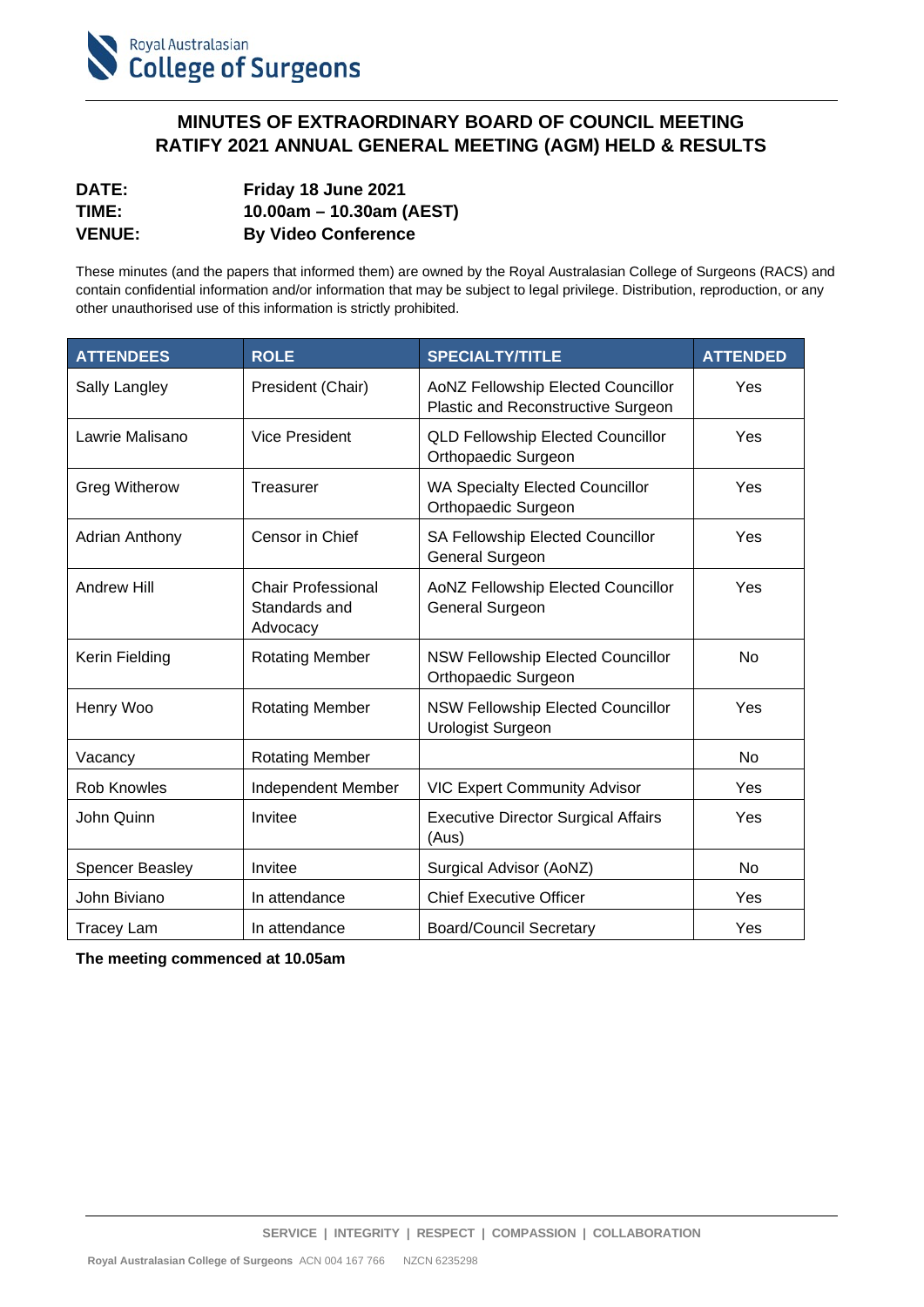

#### **1 STANDING ORDERS**

### **1.1 Acknowledgment to Country & Māori Welcome**

**Welcome, Apologies, Quorum** The Chair welcomed everyone.

Apologies:

- Kerin Fielding
- Spencer Beasley

Quorum: Yes

#### **2 2021 ANNUAL GENERAL MEETING (AGM)**

#### **2.1 AGM results and ratify AGM held electronically**

**Chair**

Board of Council approved the following:

- 2021 Annual General Meeting (AGM) held via postal ballot between 13 May 2021 to 16 June 2021
- Results of voting: 130 votes For and 2 Against on the confirmation of the Minutes of the Extraordinary Board of Council meeting that ratified the Annual General Meeting was held on Friday 19 June 2020 and report on the AGM results.

Board of Council noted the following:

- The Presidents Report in the 2020 Annual Report was received during the AGM voting process 13 May 2021 to 16 June 2021.
- The Treasurers report and 2020 Financial Report were received during the AGM voting process 13 May 2021 to 16 June 2021.
- Results of 2020 election for Members of the Council were received *Voting Results: For: 7, Against: 0, Abstained: 0*

#### **2.2 Questions raised and responses**

Fellows were given the opportunity during the AGM period to ask questions and make comments on the business, operations and management of RACS between 1 January to 31 December 2020.

Frequently asked Questions were published on the 2021 AGM website page and questions raised during the AGM period were also available on a secure section of the RACS website (requiring RACS login details and password).

Board of Council noted the questions and responses raised during the AGM.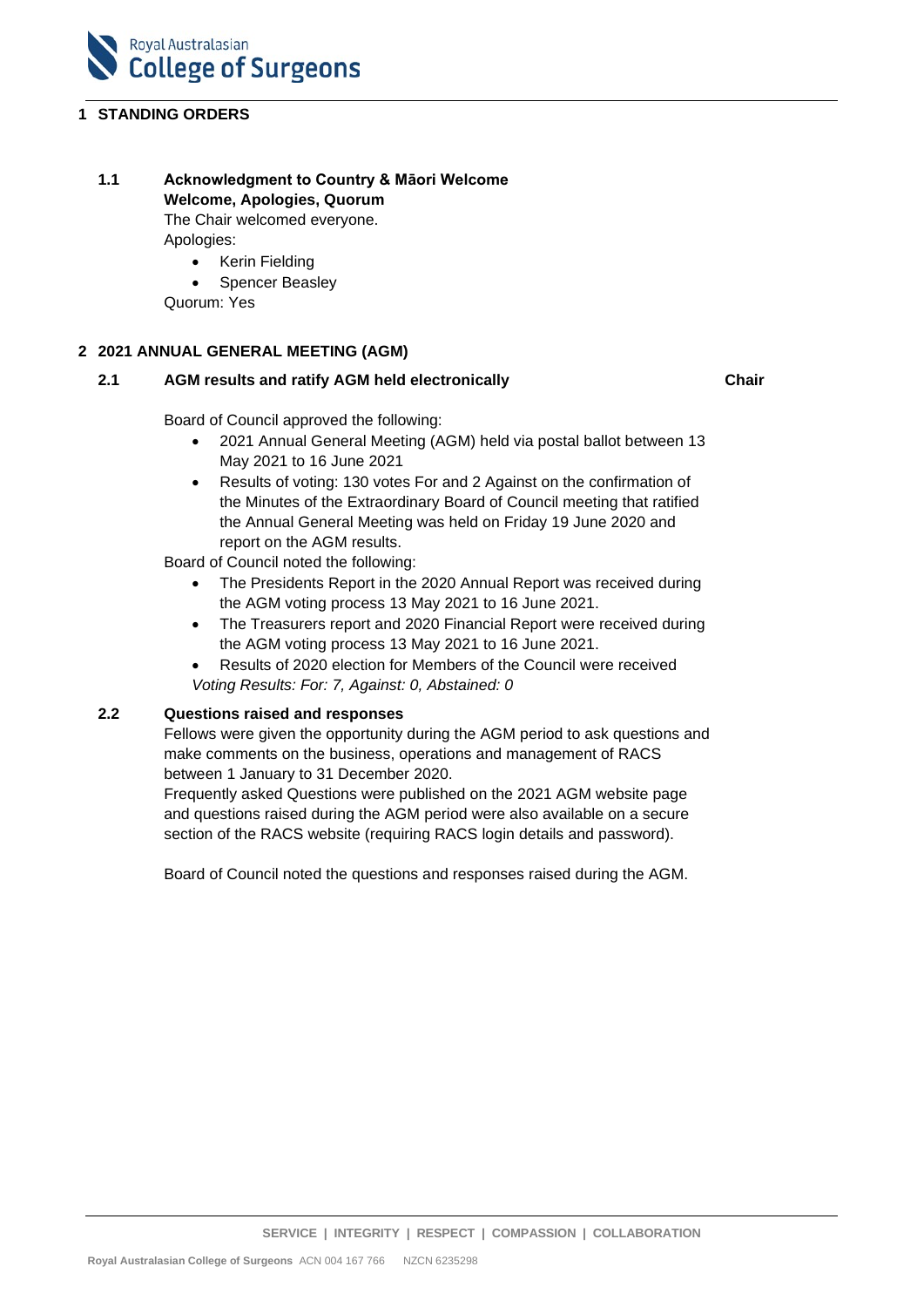

#### **3 CHANGEOVER OF OFFICE HOLDERS**

The Board of Council congratulated and extended best wishes to the following Office Holders who were elected at the February 2021 Council meeting. The Office Holders formally took office at the commencement of the 2021 Annual General Meeting at 5pm AEST 13 May 2021, after the 2021 AGM notice was issued.

| President                                     | Dr Sally Langley                   |
|-----------------------------------------------|------------------------------------|
| <b>Vice President</b>                         | Dr Lawrence Malisano               |
| Treasurer                                     | Dr Greg Witherow                   |
| Censor in Chief                               | Dr Adrian Anthony                  |
| Chair, Professional Standards & Advocacy      | <b>Professor Andrew Hill</b>       |
| <b>Chair, Court of Examiners</b>              | Professor Christopher Pyke         |
| Chair, Board of Surgical Education & Training | Miss Annette Holian                |
| Chair, Prevocational & Skills Education       | Dr Jennifer Chambers               |
| Chair, SIMG Assessments                       | Ms Ruth Bollard                    |
| <b>Chair, Professional Standards</b>          | Associate Professor Kerin Fielding |
| Chair, Professional Development               | Dr Maxine Ronald                   |
| Chair, Fellowship Services                    | Dr Christine Lai                   |
| Chair, Research and Academic Surgery          | Professor Henry Woo                |
| Chair, Surgical Audit                         | Dr John Crozier                    |
| <b>Deputy Treasurer</b>                       | Dr Sarah Coll                      |
| Chair, Global Health                          | Professor Owen Ung                 |
| Chair, ASC, Conference & Events               | Professor Mark Ashton              |
| Chair, Health Policy and Advocacy             | Professor Mark Frydenberg          |

The following retiring Councillors were farewelled with thanks:

Dr Tony Sparnon, President Associate Professor Julie Mundy, Vice President Associate Professor Philip Carson Censor In Chief

#### **4 RESULTS OF 2020 ELECTIONS TO COUNCIL**

Congratulations were extended to the following Councillors who were declared elected.

#### **FELLOWSHIP ELECTED COUNCILLORS**

There were **FOUR** Fellowship Elected Councillor positions to be filled. The successful candidates in alphabetical order were:

#### **Re-elected to Council**

Christine Lai (General Surgeon, SA) Andrew Hill (General Surgeon, AoNZ) Maxine Ronald (General Surgeon, AoNZ)

#### **Newly elected to Council**

Nicola Hill (Otolaryngologist Head & Neck Surgeon, AoNZ)

#### **SPECIALTY ELECTED COUNCILLOR**

There were **FOUR** Specialty Elected Councillor positions to be filled. The successful candidates were:

#### **Re-elected to Council unopposed**

David Fletcher (General Surgeon, WA) John Crozier (Vascular Surgeon, NSW)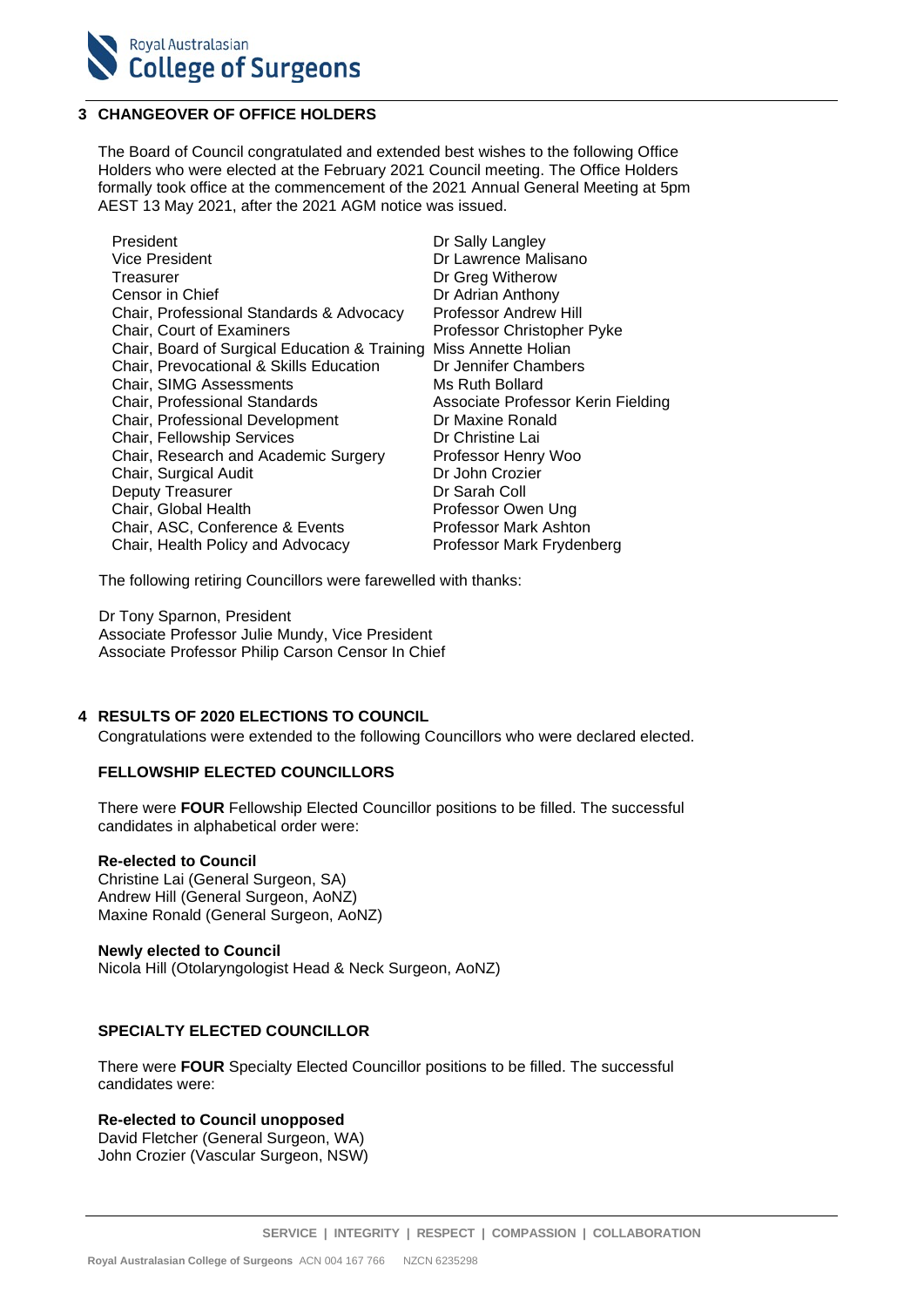

**Newly elected to Council** Andrew Cochrane (Cardiothoracic Surgeon, VIC) Philip Morreau (Paediatric Surgeon, AoNZ)

The President welcomed the incoming Councillors:

Dr Nicola Hill, Fellowship Elected Councillor (Otolaryngologist Head & Neck Surgeon) Associate Professor Andrew Cochrane, Specialty Elected Councillor (Cardiothoracic surgeon)

Mr Philip Morreau, Specialty Elected Councillor (Paediatric surgeon)

#### **5 MEETING CALENDAR 2021 & 2022**

**Next Council Meeting –Friday, 30 July 2021 (Virtual)**

**Meeting closed at 10.15am**